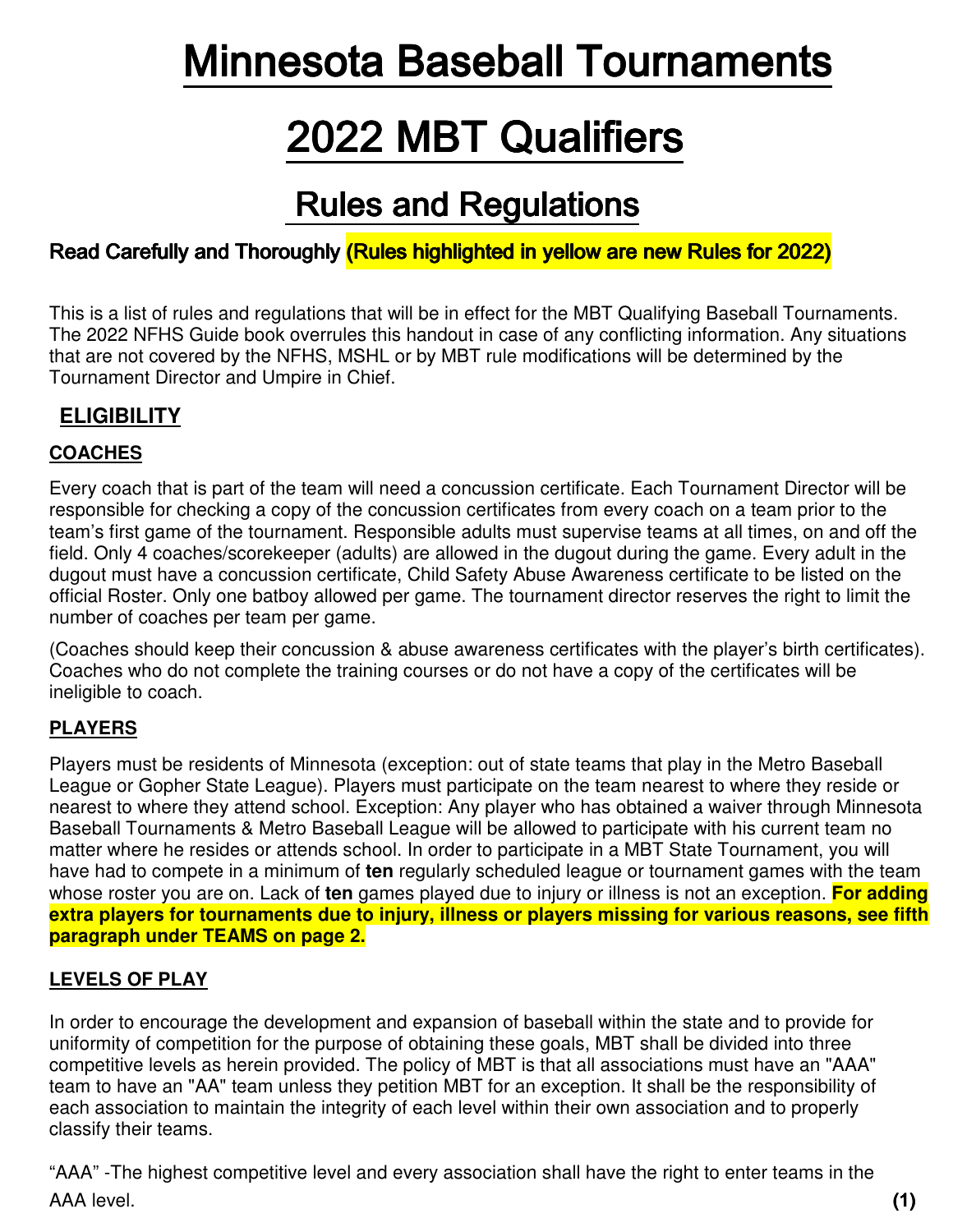- "AA"- The intermediate level, primarily intended to provide a uniform competitive experience for communities that are not able to compete at the AAA level or communities that already have teams at the AAA level.
- "A"- Offered for 10-15 only. The intermediate level essentially designed to be a developmental league to provide a competitive experience until they are ready to advance to a higher competitive level. The 14's and 15's are combined at this level.
- Inter-level Play There shall be no inter-level play between "AAA", "AA", and "A" levels.
- If your "A" or "AA" team placed in the Top Four in the 2021 MBT State Championship or the 2021 Gopher State Championship and there is not a team from your association at that age and at a higher level, your team must move up to the next level the following year.

### **TEAMS**

MBT is a community-based program. Players are eligible to participate on teams from the community in which they live with their parent(s) or legal guardian, or their school attendance area. In some cases a "natural baseball community" exists which may be a combination of nearby communities based on high school attendance area. However, this is NOT intended to allow all-star or recruited teams to be formed. The MBL Board of Directors reserves the right to rule on any questionable situations. (Teams that do not play in the MBL or GSBL must obtain a waiver through MBT to play in any MBT Tournaments).

All teams must be from a recognized bona fide baseball association or accepted school program to participate. The MBL Baseball Board of Advisors reserves the right to review and rule on the eligibility of any team.

Players must try out and compete with the travel association within the community where they reside or for the school they attend.

If a player attends a private school in another community, the option is for that player to play for that school's summer program. e.g.- if a player lives in 'Pipestone' and attends school at 'Holy Angels' then the player would be eligible to play for either Pipestone's or Holy Angels Summer Program (All players on the private school team must attend the private school).

Intact teams only. No ALL-STAR Teams allowed. In order to participate in a MBT event, you must compete with the roster submitted for league play. Due to injury, illness or players missing for various reasons, teams are allowed to pick up to three players from their local association as long as they are of the same age or younger and play at the same or lesser level. Example: Class AA teams may not pick up players from Class AAA of any age. *This will not affect the players to go back and play for their original team*. **These players that are added will have had to compete in a minimum of ten regularly scheduled league or tournament games with their original team to be eligible to be picked up. To add Players, you must contact MBT for a Player Waiver and get approval from your Travel Director/President.** 

No Renegade Teams, All-Star Teams or Club Teams. Definition: A renegade/All-Star team is defined as any team that is comprised of players who all reside in the same community or attend the same school, but who have chosen to bypass the local traveling association to form a team. It is also defined as any team that is comprised of players from multiple communities where recognized youth associations exist.

### **ROSTERS**

Roster limit is **15** players. Teams gaining entry to the state tournament through tournament qualifier play or league play must utilize the team roster, which was used at the qualifier or for league play. *If a team's regular size roster is 11 or 12 players, and all of these players will be at the tournament, the team CANNOT add up to 1-3 more players just for pitching depth. Adding players is only if there is injury, illness or players missing for various reasons to the team's original rostered players.*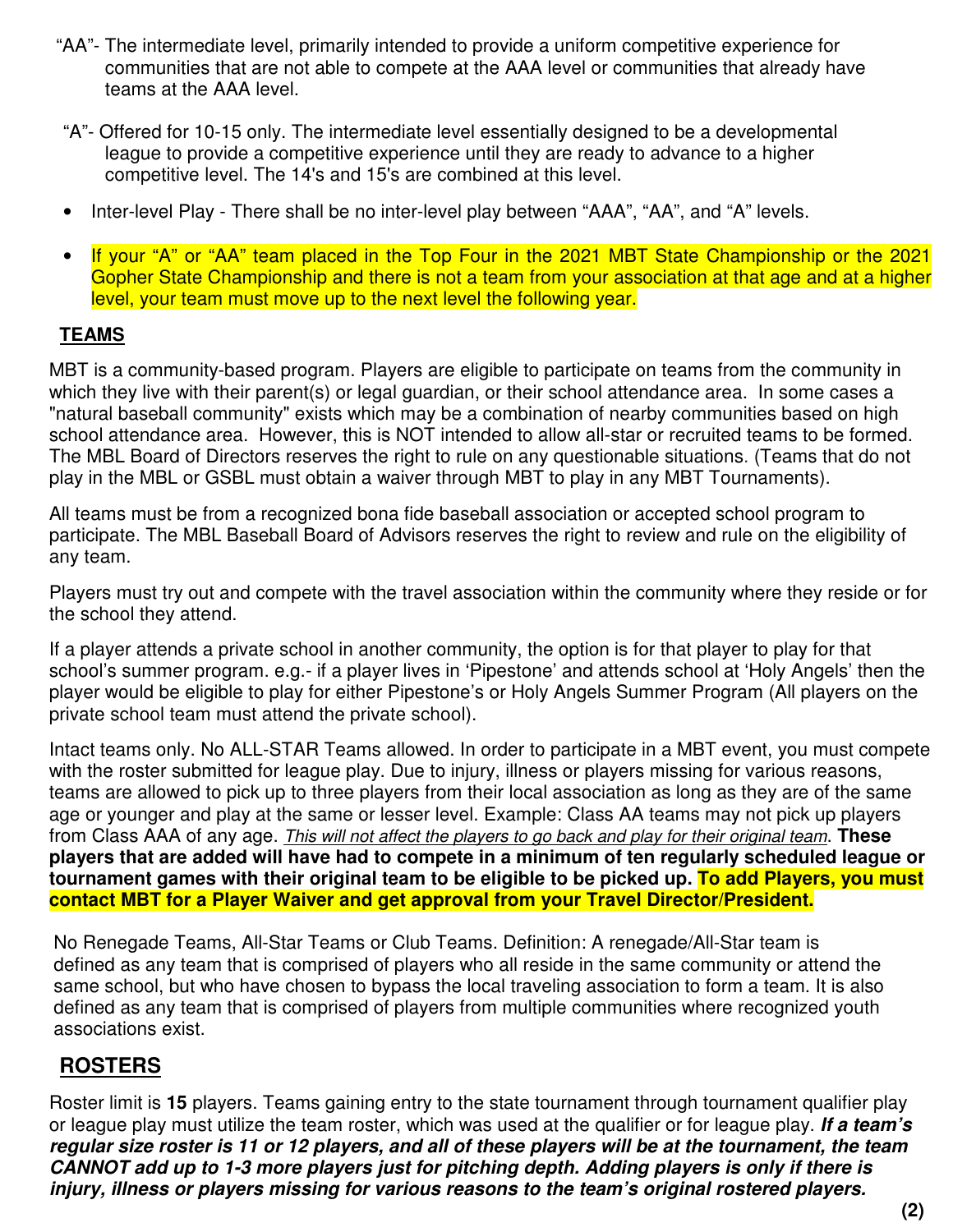*If a team needed to add up to three players to their qualifying tournament roster, they do not need to add these players to their state tournament roster.*

A properly completed Tournament Roster must be hand carried to the tournament site. Any team with an improperly completed roster shall be with held from competition. Once the roster has been submitted at tournament headquarters it may not be amended in any way. MBT roster limit is **15**.

 The roster must include the residence or school address, which qualifies each team member as eligible for the Tournament. Players claiming eligibility through school attendance shall provide the schools address. Players claiming residence through their residence shall provide their home address.

 Each player appearing on the Tournament roster must have in their possession (to be presented at team check-in) a copy of one of the following to verify their age and birth date: Birth Certificate, Computer Printout from School Showing Birth Date, Drivers License/Permit, Certificate of Age from Church on Letterhead, Valid Passport, Certification of Age on Letterhead Signed by a Superintendent/Principal/Attendance Officer, Hospital Certificate of Birth, School Issued I.D. Which Includes Birth Date, Baptismal Certificate, Wisconsin's School Sports and Activities Vital Record Form.

 Players must be prepared to prove their age upon the request of a Tournament Representative. Any team found to have used an ineligible player will be immediately disqualified from competition. The Tournament Director reserves the right to investigate eligibility matters at any time, including after the event.

**AGE DIVISIONS** Players in their respective age groups must not reach the next age before May 1, 2022

- 9-under Born on or after May 1, 2012
- 10-under Born on or after May 1, 2011
- 11-under Born on or after May 1, 2010
- 12-under Born on or after May 1, 2009
- 13-under Born on or after May 1, 2008
- 14-under Born on or after May 1, 2007
- 15-under Born on or after May 1, 2006

### **MBT GAME EQUIPMENT**

- 1. Unless modified here, all game equipment shall be in accordance with specifications listed in the National Federation of High School rule book. Decisions made by the Umpire regarding equipment are final.
- 2. All teams must wear numbered jerseys of the identical color; duplicate numbered jerseys are to be considered illegal and will not be allowed. Tape numbers are not acceptable. Illegally uniformed players must be withheld from competition until they become legal.
- 3. Metal spikes High School rules will apply for the 13, 14 and 15 under age groups. They will not be allowed in the 9, 10, 11, and 12 under age groups.
- 4. Proper helmets must be worn while batting, base running and catching in accordance with the NFHS guidelines.
- 5. MBT does not require the NOCSAE mark on catchers gear at this time.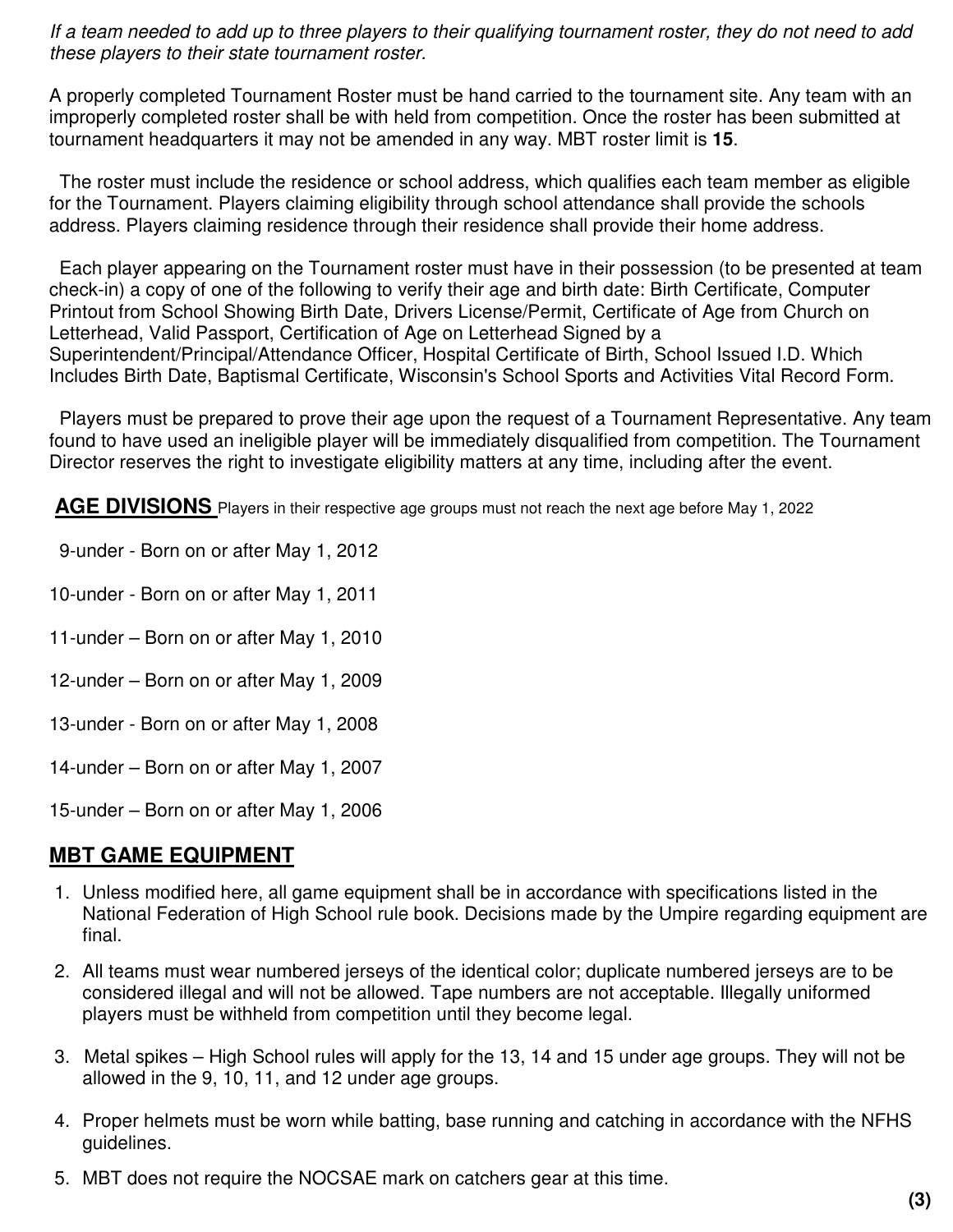Bat restrictions: 9U-14U: **All** bats must have the USA or USSSA stamp (unless using a -3 BBCOR bat or wood bat). 15's can use a BBCOR bat or wood bat.

| 9-U, 10-U, 11-U | Bats must be 2 1/4", 2 1/2", 2 5/8" & 2 3/4" with unlimited weight differential.                                                          |
|-----------------|-------------------------------------------------------------------------------------------------------------------------------------------|
| 12-U & 13U      | 21/4" or less with UNLIMITED weight differential or<br>$\sqrt{21/2}$ , 2 5/8", or 2 $\frac{3}{4}$ " barrel with -10 or less differential. |
| 14-U & 14/15A   | Bats must be 2 $5/8$ " or 2 $\frac{3}{4}$ " with a -5 or less differential.                                                               |
| 14/15A & 15-U   | Bats must be 2 5/8" or $2\frac{3}{4}$ " with a -3 differential.                                                                           |

- **PENALTY FOR ILLEGAL EQUIPMENT:** On the first violation of 4-1-3b for entering the box with an illegal bat, the penalty for an illegal bat is applied (7-4-1a)…A batter is also out as in above penalty or when the batter enters the batter's box with an illegal bat (see 1-3-5) or is discovered having used an illegal bat. If the infraction is discovered before the next pitch following the turn at bat of the player who used an illegal bat, the defense may take the penalty or the result of the play. Also, the head coach shall be restricted to the bench/dugout for the remainder of the game. On the second violation for entering the box with an illegal bat, the penalty for an illegal bat is applied and the head coach shall be ejected. On subsequent violations for entering the box with an illegal bat, the penalty for an illegal bat is applied and the designated head coach shall be ejected. On detected violations of 4-1-3b for the use of a damaged helmet, the helmet shall be immediately removed from play.
- 7. All cast, splints and braces must be padded with at least ½" of closed-cell, slow-recovery rubber or other material of the same minimum thickness and having similar physical properties. No protective equipment shall have exposed metal or any other hard material.
- 8. Teams must supply their own first-aid kits and ice packs. *(Each community should be supplying their teams with first aid kits and ice packs. Please do not depend on the Host communities to supply these).* Should a serious injury occur, player's parent/guardian and coach shall be allowed on the field. Parent/guardian or coach shall determine if an ambulance/paramedics should be called at the injured party's expense.

### **MBT PLAYING RULES**

National Federation of High School rules shall govern play, except where modified in this booklet. These rules will be used at the MBT State Qualifying Tournaments.

- 1. The official schedule is the Pool & Bracket board posted at tournament headquarters. It is the team's responsibility to be aware of any changes and to be in the right place at the right time.
- 2. Home team shall be determined by a coin toss for pool games. For bracket games, the higher seeded team from the initial tournament seeding will have their choice of Home or Visiting team. *(This rule is for MBT State only unless noted at tournament otherwise coin flip for every game).*
- 3. A 10-minute grace period will be allowed for a team's first game before a forfeit is declared. Game time is forfeit time for all remaining games. A team that is a NO SHOW for their first game has one hour to contact the tournament director regarding the status of their remaining pool play games. If no contact is made within one hour, that team's games will be declared forfeits.
- 4. Forfeits: Tournament officials will administer the rule so that any team that intentionally causes a forfeit will NOT benefit and will NOT advance to the championship round unless the Tournament Committee determines there were extenuating circumstances causing the forfeit.
- 5. If a team is disqualified from the tournament, it only affects the results of their last game.
- 6. A 10 run rule is in effect throughout the entire tournament. For 9U, 10U, 11U & 12U, games will end at the conclusion of 3 ½ innings (home team) or 4 innings (visiting team) if the score differential is 10 runs or greater. For 13U, 14U & 15U, games will end at the conclusion of 4 ½ innings (home team) or 5 innings (visiting team) if the score differential is 10 runs or greater.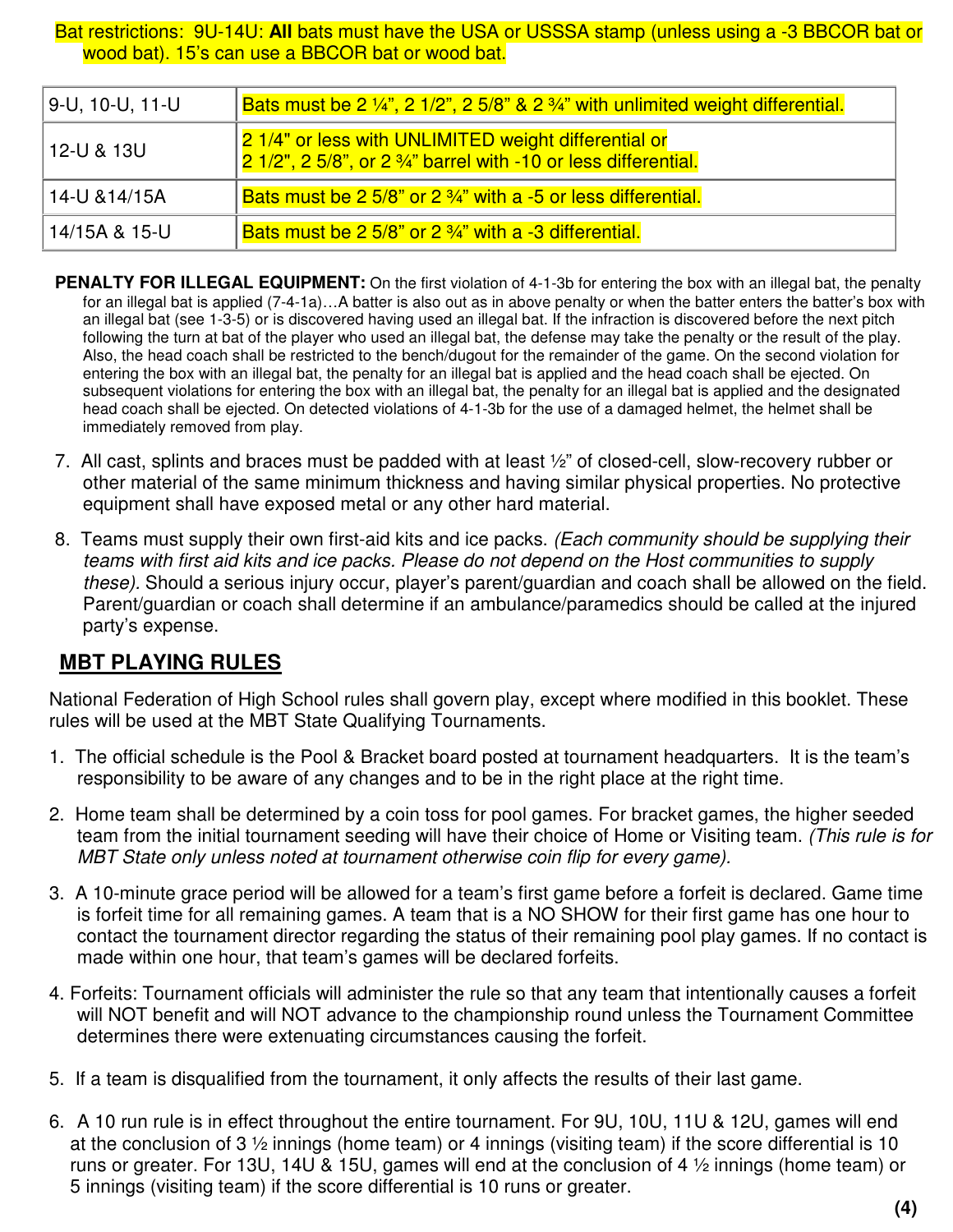### 7. Pitching / Base Distances:

| <b>AGE</b>      | PITCHING DISTANCE | <b>BASE PATHS</b> |
|-----------------|-------------------|-------------------|
| 9 & 10          | 45-46 ft.         | 60 ft.            |
| 11              | 45-46 ft.         | 65 ft.            |
| 12 <sup>2</sup> | 52-54 ft.         | 75-80 ft.         |
| 13              | 52-54 ft.         | 75-80 ft.         |
| 14 & Up         | 60.5 ft.          | 90 ft.            |

8. Base Running Rules: (Head first sliding is permitted at any base at any time).

9U & 10U: Stealing is permitted however a runner may not leave the base until the ball crosses home plate. If the runner leaves early a dead ball is declared and the runner in violation is out. Dropped  $3<sup>rd</sup>$  strike – Batter is out, runners may advance at their own risk, and ball is live. **9U:** *A runner occupying 3rd base at the start of a play may only advance to home on a batted ball or an attempted play on the runner on 3rd base. Otherwise the runner on 3rd may only advance on a batted ball, a bases loaded walk or hit by pitch.*

11 – U: Stealing is permitted; however a runner may not leave the base until the ball leaves the pitchers hand. If the runner leaves early a dead ball is declared and the runner in violation is declared out.

Dropped  $3^{rd}$  strike – batter is out, runner(s) may advance at their own risk – ball is live.

 $12 - 15$  U: High school rules apply to leading off, stealing, dropped  $3^{rd}$  strike, etc.

9. 9-14-U & 14/15 age must use free substitution and must bat entire bench.

15AAA & 15AA: High school rules regarding designated hitter and re-entry. The NFHS rules states for starting players: Any of the starting players may withdraw and re-enter once, including a player, who was the designated hitter, provided said player occupies the same position in the batting order whenever they are in the lineup. A substitute who is withdrawn may not re-enter.

 *MBT Exception:* Replacement of injured players and/or courtesy runners. If an active player sustains an injury that requires them to leave the game and their team has used all of their available substitute players, the coach may substitute for the injured player with the first player on the bench who had previously lost their eligibility via the re-entry rule.

10. 9-14U & 14/15 age – A courtesy runner will be allowed for the current catcher anytime. This means the catcher must be the catcher of record before and after the at bat. The courtesy runner will be the last player that made an out. The player that is run for must catch the next inning. (Courtesy runners can be only used for catchers only, pitchers must run).

15AAA & 15AA – A courtesy runner will be allowed for the current catcher anytime. Players who have participated in the game in any other capacity are ineligible to serve as courtesy runners until all players have participated. If all players have participated, then the courtesy runner will be the last player that made an out. The player that is run for must catch the next inning.

- 11. 9-14 & 14/15 age: Teams must start the game with 9 players. If due to injury or illness, a team may finish a game with 8 players (it is not an out when his spot comes up to bat). A team reduced to less than 9 players due to an ejection shall be disqualified.
- 12. 15AAA & 15AA: Teams must start the game with 9 players. If a team goes down to 8 players due to an injury or illness, then that batting spot is an out each time it comes up. A team reduced to less than 9 players due to an ejection shall be disqualified. **(5)**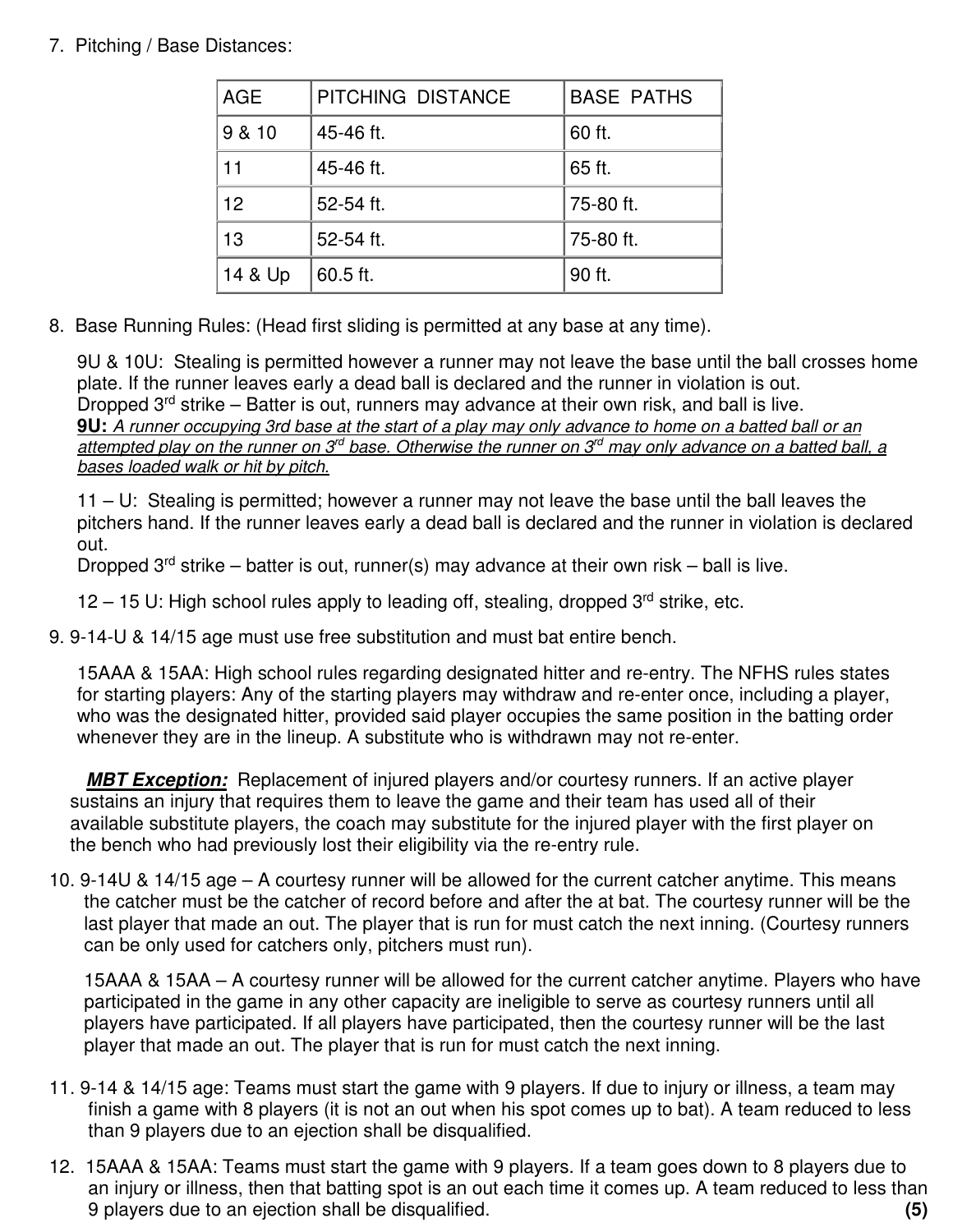- 13. 9-14 & 14/15 age: If a player comes late to a game or leaves early, in a round robin batting order you close the batting order up (eliminate the batting spot if player left) or for the player coming late you open up the batting order (add the batting spot at the bottom of the order). If a player is injured during the game you close the batting order up (eliminate his batting spot). It is not an out when his spot comes up to bat. If a player is ejected in a 9-14 year old game then that batting spot is an out each time it comes up. If a batter gets hurt during his at-bat, then the next batter in order will assume his count.
- 14. Pool Play Game Length / Time Limits:

9–12–U- 6 innings/1 hour 45 minute time limit. No new inning shall begin after 1 hour and 45 minutes. 13 – 15 – U: 7 innings/2 hour time limit. No new inning shall begin after 2 hours.

### *(A new inning begins instantly when the 3rd out of the previous inning is recorded. The time of the 1st pitch of the next inning is irrelevant regarding the time limit).*

\*\*In Pool Play games, if the score is tied at the end of regulation and the time limit has not expired, the game shall continue. Games may end in a tie in pool play once the time limit is reached. When the time limit is reached after an inning has started, the game will end immediately after the visiting team bats if the home team is ahead or scores the go ahead run in the bottom half of the inning or when the inning is completed.

### **\*\*There is no time limit in bracket play. \*\***

| <b>Pitching Restrictions</b>                                                                                                                                                                                                                                                      |                                                                                                                                                                                                             |  |
|-----------------------------------------------------------------------------------------------------------------------------------------------------------------------------------------------------------------------------------------------------------------------------------|-------------------------------------------------------------------------------------------------------------------------------------------------------------------------------------------------------------|--|
| 9U & 10U, *Only the starting pitcher may re-enter a game as a<br>Pitcher once as long as they have not been removed by rule.*                                                                                                                                                     | 75 Maximum Pitches per day                                                                                                                                                                                  |  |
| Only pitches thrown to a batter count toward the pitch count.                                                                                                                                                                                                                     | 115 Maximum Pitches per tournament                                                                                                                                                                          |  |
| 11U & 12U, *Only the starting pitcher may re-enter a game as a<br>Pitcher once as long as they have not been removed by rule.*                                                                                                                                                    | 85 Maximum Pitches per day                                                                                                                                                                                  |  |
| Only pitches thrown to a batter count toward the pitch count.                                                                                                                                                                                                                     | 125 Maximum Pitches per tournament                                                                                                                                                                          |  |
| 13U, 14U & 14/15, *Only the starting pitcher may re-enter a game as<br>Pitcher once as long as they have not been removed by rule.*                                                                                                                                               | 95 Maximum Pitches per day                                                                                                                                                                                  |  |
| **Only pitches thrown to a batter count toward the pitch count.                                                                                                                                                                                                                   | 135 Maximum Pitches per tournament                                                                                                                                                                          |  |
| 15-U, **High School Rules will apply.                                                                                                                                                                                                                                             | 95 Maximum Pitches per day                                                                                                                                                                                  |  |
| ** Only pitches thrown to a batter count toward the pitch count.                                                                                                                                                                                                                  | 135 Maximum Pitches per tournament                                                                                                                                                                          |  |
| * <i>For all ages:</i> If a player reaches their number of allowed<br>pitches during an at-bat, they may finish pitching to that<br>batter but then must immediately be removed from the<br>pitching position.<br>**Only pitches thrown to a batter count toward the pitch count. | The coach for each team must sign the scorecard<br>at the conclusion of the game, to verify the score<br>of the game and also the pitch count for each<br>pitcher.<br>"Please see Pools before tournament". |  |

**Removed by Rule:** Pitchers that have reached their maximum pitches per day or per tournament can no longer pitch and once the team has reached their maximum trips to the mound for the pitcher they can no longer pitch.

### **Tracking Pitches:**

- *1) Each team must designate an adult who is responsible to track the pitches for their team. Each team should track the pitches for both their team and their opponent.*
- 2) *After each inning those responsible for tracking pitches will confirm the number of pitches for that inning with the umpire. Any discrepancies need to be worked out at that time. If a dispute cannot be resolved the number calculated by the home team will stand as the official number. Once the next inning has begun, the numbers from the previous inning are final.*
- *3) After the game, each team must verify with the opposing team and umpire the final score of the game and the total pitch count*  for each player. The umpire will then write the totals on his official scorecard. At this time, each coach must verify the scorecard *and then sign it. The umpire will then hand it in to a Tournament Official who will update the scores of each game and a running total of the pitch counts throughout the tournament at the Tournament Head Quarters only.* **(6)**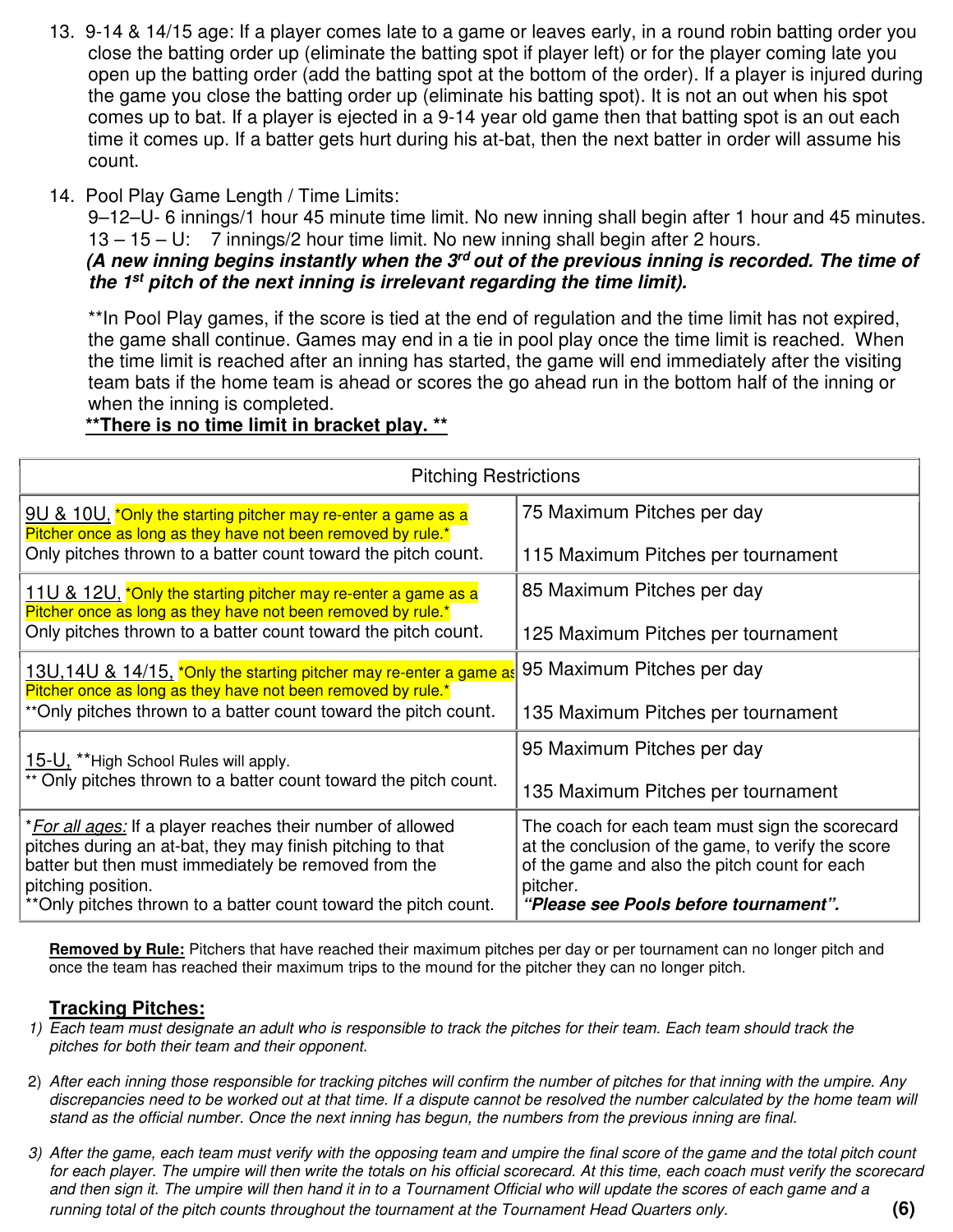VIOLATION of the pitching restrictions will result in the Head Coach being ejected for the remainder of the tournament (See Ejection Rule #20 below). The team will forfeit the game of infraction. The pitcher in violation of rule will be ejected for their team's next game, and he is also prohibited from pitching the rest of the tournament.

**Pitching Rubber:** Occasionally on a youth field there are multiple pitching rubbers for different ages, baseball-softball, etc. The Host will do everything they can to verify the proper rubber has been exposed. However, through dragging or raking the proper rubber may have been covered and the improper one exposed. It will be the responsibility of the pitcher and coaches to verify the rubber is right. If there is any question prior to or during the game the Umpire can verify distance. From the point the rubber is verified the umpire will make the change to the proper pitching rubber and continue the game. *There will be no redoing of any batter, pitches or innings to that point.* 

An ambidextrous pitcher is considered one pitcher. All pitches that an ambidextrous pitcher delivers in a game go toward his pitch count. It does not matter what arm he uses. When he reaches the pitch count limit, he must be removed as a pitcher.

### **15. Trips to the Mound:**

Two trips to the mound are allowed PER PITCHER, PER GAME for 9, 10, 11, 12, 13, 14 & 14/15 age groups. On the second trip the pitcher must be removed from the pitcher position for the remainder of the game, (This is also considered "removed by rule"). High school rules will apply for the 15U age group.

### **16. Legal Pitches:**

For 9, 10 & 11-U the following pitches are legal, fastballs, straight change-ups, palm balls and knuckle balls. All other pitches, including but not limited to curve balls, knuckle curves, sliders, etc. shall be considered illegal. 1st offense – warning; 2nd offense pitcher and head coach are disqualified for the remainder of that game. High school rules will apply for 12, 13, 14 & 15-U age groups.

### **17. Balks:**

A balk may not be called in the 9, 10 & 11-U age groups unless the umpire judges the pitcher is being intentionally deceptive. A fake pitch will be considered a balk resulting in a dead ball with all runners advancing one base. High school rules will apply for 12, 13, 14 & 15-U age groups.

### **18. EJECTIONS:**

Any coach, parent or spectator ejected from a game will be suspended for the remainder of the tournament. These individuals may not be within 200 of the team bench through out the remainder of the tournament. Any player ejected from a game will be suspended for the remainder of that game plus the next game. If the suspended party negatively affects the tournament in any way, they will be removed from the facility and may not set foot on any MBT Tournament facility for the remainder of the weekend. If the individual(s) refuses to leave promptly and orderly the police will be called. It is possible for the individual/team to face additional penalties regarding future MBT participation.

### **19. WEATHER:**

In the event of inclement weather (or for any other reason) during the tournament, the Tournament Director reserves the right to do whatever necessary to complete the tournament, including but not limiting to the changing of the tournament format, shortening games, etc. The decision of the tournament director is final.

**20.** If the temperatures become extreme the Umpires and Coaches will be advised to use reasonable judgment regarding heat and water breaks. We will recommend taking a few extra minutes after the 3<sup>rd</sup> or 4<sup>th</sup> inning for cool down/water break. This timeout will not affect the regulation game time limits and the umpire should tell you what the new game ending time is after the break.

# **21. No protests allowed. All disputes will be handled on the field.**

"POOL PLAY TIE BREAKER METHODS" are on the next page **(7)**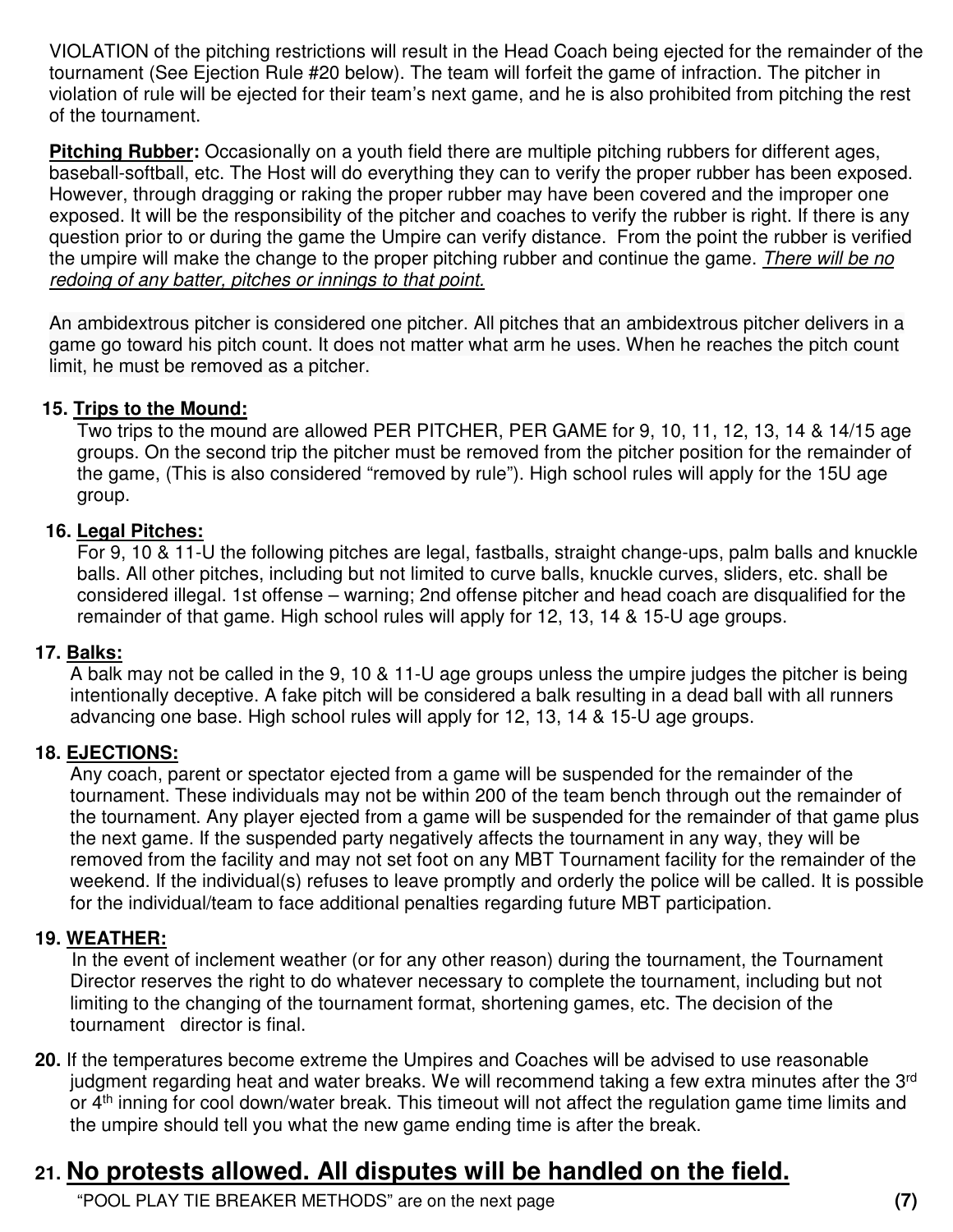### **22. POOL PLAY TIE BREAKER METHODS:**

### 1. Won-Loss-Tie Record

- 2. Head to Head
- 3. Least number of runs allowed in total pool play
- 4. Run differential in total pool play (maximum plus or minus 10 run)
- 5. Least number of runs allowed against tied teams
- 6. Run differential against tied teams (maximum plus or minus 10 run)

7. Coin toss

If two teams are tied above after tie breaker #2 (Head to Head), and the tied teams innings were not equal due to weather shortened games *(games shortened due to the 10 run rule or time limit are counted as full games)*, you then will figure out "Least Number of Runs Allowed per Inning in total pool play" for tie breaker #3 and so on. **(If needed, please use the formulas in Examples #4, #5 & #6 below to figure out Runs allowed per inning).** 

**Win = 2 points Loss = 0 points Tie = 1 point** 

If more than 2 teams are tied and they all played their full games, (games shortened due to the 10 run rule are counted as full games), please use examples #1, #2, & #3 below:

### **Example #1:**

If there are no teams tied AFTER applying tie breaker #3 as in Team  $A = 8$  runs allowed, Team  $B = 10$  runs allowed, Team C = 11 runs allowed. Then Team A is a #1 seed in the pool, Team B is #2, and Team C is #3.

### **Example #2:**

If two teams are tied AFTER applying the tie breaker #3 and determining the #1 Seed as in Team  $A = 8$  runs allowed, Team B = 12 runs allowed, Team C = 12 runs allowed. Thus team A is #1 seed and the #2 seed is determined by the head to head between Team B and Team C.

#### **Example #3:**

 If two teams are still tied AFTER applying the tie breaker #3 and determining the #3 Seed as in Team A = 11 runs allowed, Team B = 10 runs allowed, Team C = 10 runs allowed. Thus team A is #3 seed and the #1 seed is determined by the head to head between Team B and Team C.

Only use Examples **4 & 5** if more than 2 teams are tied, and the tied teams innings were not equal due to weather shortened games (games shortened due to the 10 run rule or time limit are counted as full games), you then will figure out **"Runs Allowed per Inning"**. Please use examples below:

#### **Example 4:**

Team A played 12 innings and gave up 7 runs = 0.583 runs allowed per inning.  $(7\div 12=0.583)$ Team B played 11 innings and gave up 6 runs = 0.636 runs allowed per inning.  $(6 \div 11 = 0.545)$ Team C played 11 innings and gave up 9 runs = 0.818 runs allowed per inning.  $(9 \div 11 = 0.818)$ Thus Team B is the #1 seed, Team A is the #2 seed, and Team C is the #3 seed.

#### **Example 5:**

Team A played 12 innings and gave up 7 runs = 0.583 runs allowed per inning.  $(7\div 12=0.583)$ Team B played 12 innings and gave up 7 runs = 0.583 runs allowed per inning.  $(7 \div 12 = 0.583)$ Team C played 11 innings and gave up 9 runs =  $0.818$  runs allowed per inning.  $(9 \div 11 = 0.818)$ Thus team C is #3 seed and the #1 seed is determined by the head to head between Team A and Team B.

#### **Example 6:**

Team A played 12 innings and gave up 10 runs  $= 0.833$  runs allowed per inning.  $(10-12=0.833)$ Team B played 11 innings and gave up 8 runs = 0.727 runs allowed per inning.  $(8 \div 11 = 0.727)$ Team C played 11 innings and gave up 8 runs = 0.727 runs allowed per inning.  $(8 \div 11 = 0.727)$ Thus team A is #3 seed and the #1 seed is determined by the head to head between Team B and Team C.

### **Coaches, Parent & Umpire Codes of Conduct on next two pages. (8)**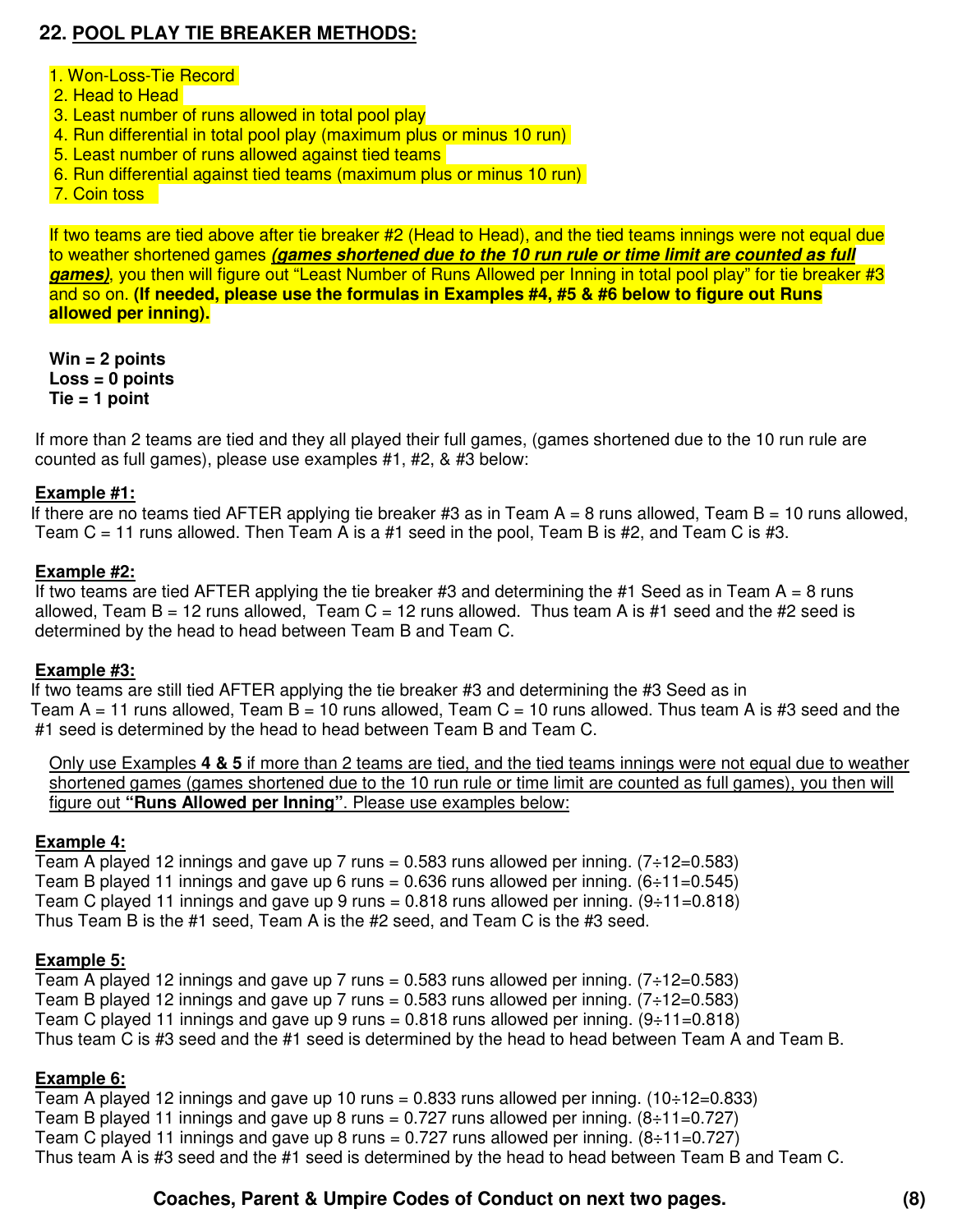# MBT Coaches Code of Conduct

# **At all MBT and MBL Events**

- 1. The Coaches will be responsible for their players and not allow unsportsmanlike acts toward opponents, officials, or anyone associated with the game.
- 2. Coaches will know and comply too the intent and spirit of the rules.
- 3. Coaches will teach their players to respect the dignity of the game, rules, officials, opponents, and the Associations they represent.
- 4. Coaches will confine their discussion with game officials to the rules and not challenge umpire decisions involving judgment.
- 5. Coaches will prohibit comments from the bench which would include personal and malicious remarks, cursing, and obscene language toward opponents, umpires, coaches, or spectators.
- 6. Coaches will refrain from any personal action that might arouse players or spectators to unsportsmanlike behavior.
- 7. Coaches will not use or tolerate the use of drugs, tobacco, or alcohol.
- 8. Coaches should demonstrate and expect an umpire's courteous and dignified attitude toward players and each other.
- 9. Coaches should make every effort to control unruly spectators from their Association.
- 10. MBT and MBL may consider all relevant conduct in determining whether disciplinary action is appropriate. Conduct includes but is not limited to MBT and MBL events. Conduct at non MBT and MBL baseball events and acts outside of baseball may be considered.

# **Penalty**

Any violation of the above Code of Conduct should be reported to the local Association and MBT, and may result in sanctions, or temporary or permanent banishment from any or all MBT or MBL events

# MBT Parent Code of Conduct

# **At all MBT and MBL Events**

- 1. Parents will encourage good sportsmanship by showing positive support for all players, coaches, administrators, and officials.
- 2. Parents will remember that physical and emotional health of the players is more important than winning a game.
- 3. Parents will not use or tolerate the use of drugs, tobacco, or alcohol.
- 4. MBT events will be for the kids to play a game, not for adult interference.
- 5. Parents will make events a positive and fun experience for the players.
- 6. Parents will treat all players, coaches, volunteers, fans, and officials with respect.
- 7. Parents will not undermine or question the coach's instructions, directions, or decisions.
- 8. Parents will not use or tolerate the use of profanity.
- 9. Parents will show the utmost respect for all umpires and their decisions.

# **Penalty**

Any violation of the above Code of Conduct should be reported to the local Association and MBT, and may result in sanctions, or temporary or permanent banishment from any or all MBT or MBL events